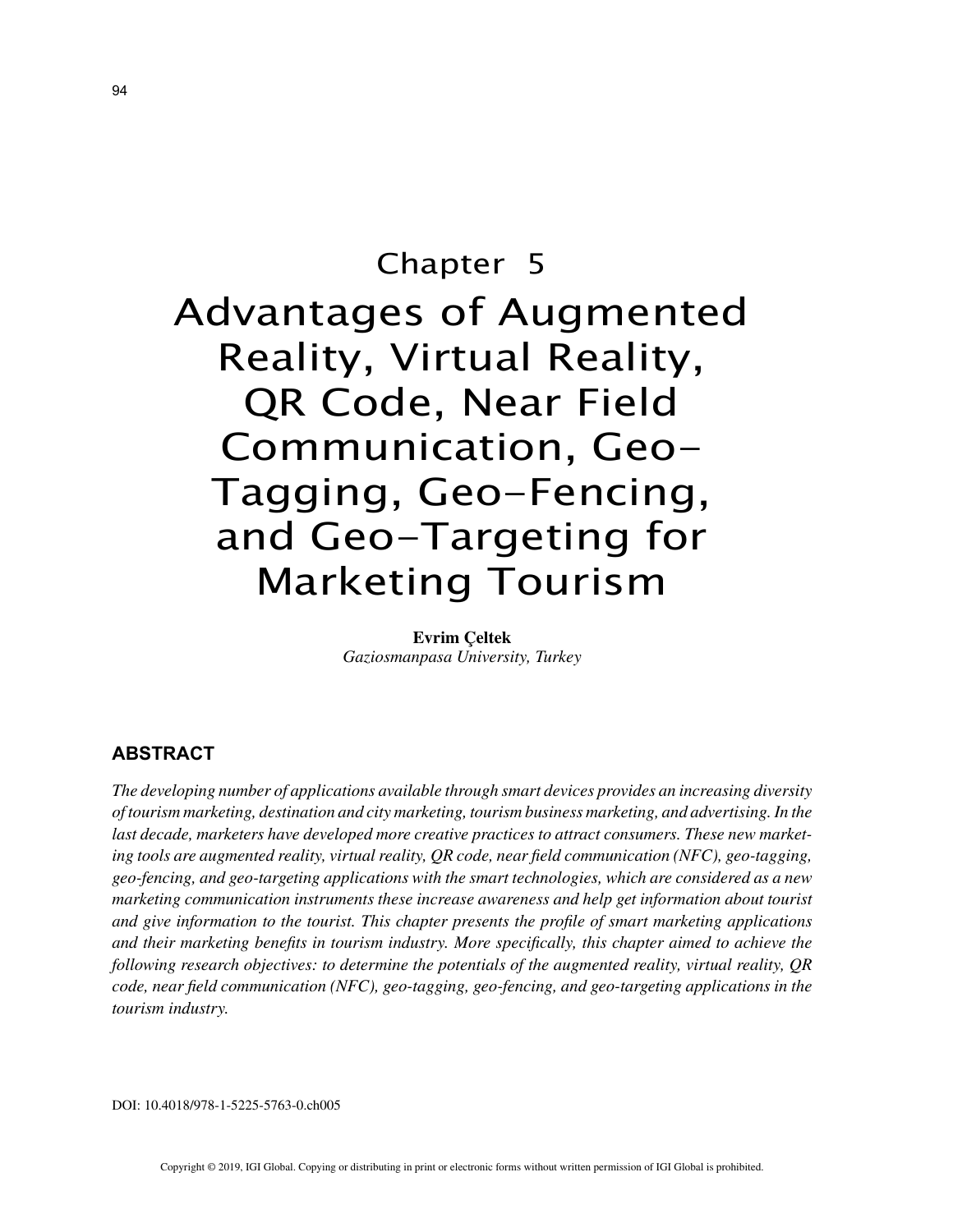# **INTRODUCTION**

Smart destinations are expected to enhance the quality of life of tourists by relying on new paradigms, like the Internet of Things (IoT) and its capacity to manage and interconnect thousands of sensors and actuators scattered across the city. At the same time, mobile devices wide assist skilled and private everyday activities. Smart destinations are complicated environments wherever many areas of innovation meet so as to substantially improve socioeconomic development and quality of life. Economic innovations, technological tools that encourage individuals to participate in governance processes and Internetenabled city infrastructure services and utilities form a thriving analysis field (Chaves-Dieguez et al, 2015). Benefits of integration the smart technologies into the destination strategy are cost reduction, efficiency, economic competitiveness, sustainability, quality of life, big data analyzing and innovation.

Today's customers are increasingly using social media on mobile phones, and PCs. With these technologies, customers easily notice what they need, compare with various items, get recommendations from friends, family, and colleagues purchase from wherever they're located, and tell their experiences to others subsequently. In today's internet and mobile-enabled world, customer expectations are being shaped by daily interactions with companies across varied industries. However, this transformation would require new ways of thinking about company culture, business processes, and technology investments, (Sharma and Sharma, 2014) marketing planning and marketing communication.

In the tourism destinations of the future interactions can inevitably be mediate through technology. Users can interact through public displays, mobile location-based applications, virtual reality, geo-fencing, geo-tagging, NFC, QR code and augmented reality systems. The destinations and tourism businesses of the future can have an increasing range of sensors that may track every aspect of the daily life. This immense data potential may be used to improve the urban living experience by enabling a smart city, not only from the perspective of its services, but also in the scope of marketing and planning activities.

Smart technologies are considered highly important for marketing in many industries; however, in the tourism industry there exist relatively few researches and articles despite the fact that tourism could very well benefit from the applications for these practices. More specifically, this chapter aimed to achieve the following research objectives; to determine the potentials of the augmented reality, virtual reality, QR code, near field communication (NFC), geo tagging, geo fencing and geo targeting applications in the tourism industry; to determine the benefits of augmented reality, virtual reality, QR code, near field communication (NFC), geo tagging, geo fencing and geo targeting applications from the perspective of marketing in tourism industry.

The study is organized as follows: Literature review about augmented reality, virtual reality, QR code, near field communication (NFC), geo-tagging, geo-fencing and geo targeting the advantages and challenges of applications are discussed. Finally, the findings and results are summarized in the last section. The implications of this study will be meaningful to both tourism researchers and professionals.

## **BACKGROUND**

## **Augmented Reality**

AR is the process of taking and integrating digital information with a live streaming video or with the user's actual, real time environment. The AR that is utilized by smart phones will utilize GPS technology